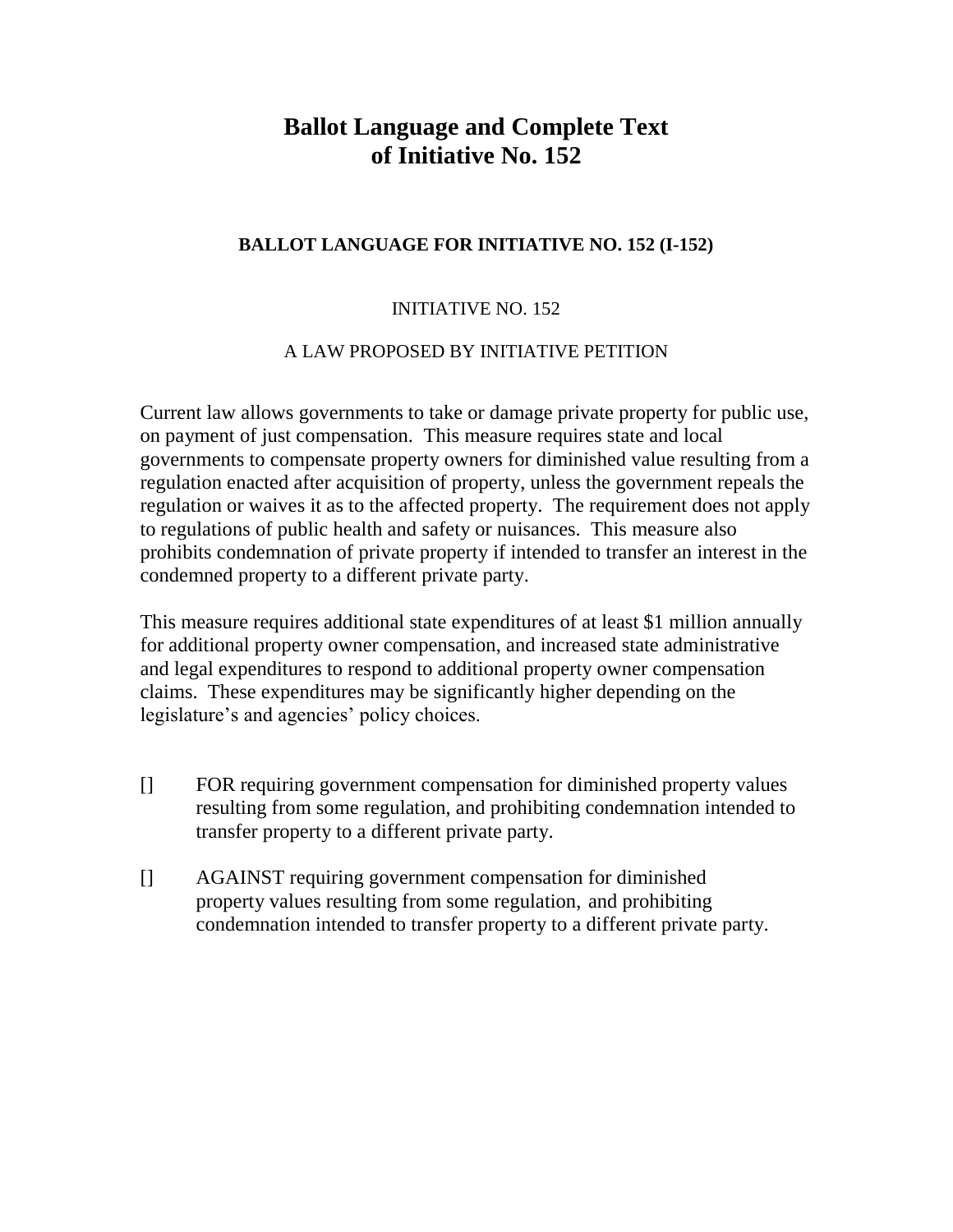#### **THE COMPLETE TEXT OF INITIATIVE NO. 152 (I-152)**

**WHEREAS,** Article II, section 29, of the Constitution of the State of Montana declares in no uncertain terms that private property shall not be taken or damaged for public use without just compensation to the full extent of the loss; and

**WHEREAS,** Article II, section 3, provides, within its provisions, the inalienable rights of all Montana citizens the right to pursue life's basic necessities including defending liberties, acquiring, possessing and protecting property; and

**WHEREAS,** Article II, section 17, provides that no person shall be deprived of life, liberty, or property without due process of law; and

**WHEREAS,** despite these Constitutional protections, the rights of private property owners are ignored and the compensation provided is not just compensation in that property owners do not appear to be compensated for property taken or damaged for public use to the full extent of the loss.

**NOW THEREFORE,** as these rights clearly exist and with an intent to protect private property from the state to the full extent of a loss due to state action resulting in private property being taken or damaged.

### **BE IT ENACTED BY THE PEOPLE OF THE STATE OF MONTANA:**

**Section 1.** Section 70-30-101, MCA, is amended to read:

"**70-30-101. Definitions Eminent domain defined.** (1) Eminent domain is the right of the state to take private property for public use. This right may be exercised in the manner provided in this chapter.

(2) (a) Damages to property occur when government regulations enacted after acquisition of an ownership interest in real property result in diminished value or economic loss to the private property subject to the government regulation.

(b) Damages do not occur when government regulations, including court orders, are enacted for protection of public health and safety including fire and building codes, health and sanitary regulation, solid or hazardous waste regulations, housing of dangerous felons or sexual offenders, liquor control and commonly and historically recognized nuisances under common law prohibiting or eradicating blight, obscenity, nude dancing, junk or abandoned vehicles or any property used in connection with any criminal activity.

(3) Just compensation is:

(a) in the case of the taking of property the current fair market value for the property and improvement sought to be taken plus costs, interest and attorney fees as well as diminished value resulting from loss of goodwill or costs incurred with respect to relocation of a business;

(b) if the property taken is an individual's principal residence just compensation is 125% of the fair market value, plus costs, interest, and attorney fees; or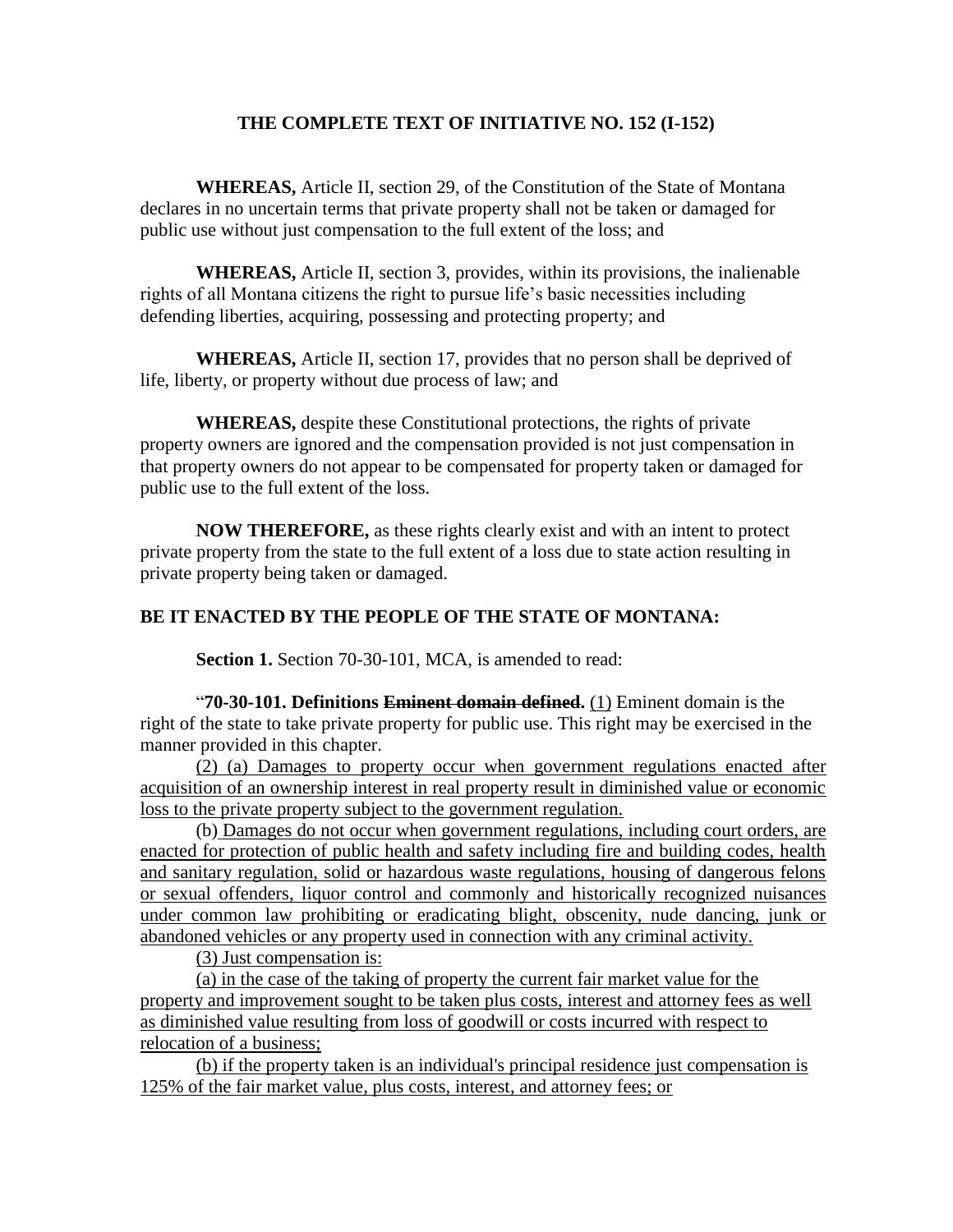(c) in the case of damages to property that is damaged, the depreciation in the current fair market value, plus costs, interest and attorney fees as well as diminished value resulting from loss of goodwill or costs incurred with respect to relocation of a business.

**Section 2.** 70-30-111, MCA, is amended to read:

#### **"70-30-111. Facts necessary to be found before condemnation.** Before property can be taken, the condemnor shall show by a preponderance of the evidence that the public interest requires the taking based on the following findings:

(1) the use to which the property is to be applied is a use authorized by law;

 (2) the condemnor does not intend to transfer a possessory interest in the property to another private party;

 $(2)$  (3) the taking is necessary to the use;

 (3) (4) if already being used for a public use, that the public use for which the property is proposed to be used is a more necessary public use;

 $(4)$  (5) an effort to obtain the property interest sought to be taken was made by submission of a written offer and the offer was rejected."

**Section 3.** 70-30-301, MCA, is amended to read:

"**70-30-301. Hearing -- judge to preside -- determinations by condemnation commissioners.** (1) The condemnation commissioners shall meet at the time and place stated in the order appointing them. The meeting time may not be more than 10 days after the order of appointment. The commissioners shall examine the lands property sought to be taken. At a time appointed by the judge and within the 10-day period, the commissioners shall hear the allegations and evidence of all persons interested in each parcel of land the property sought to be taken.

 (2) The hearing must be attended by and presided over by the presiding judge, who shall make all necessary rulings upon procedure and the admissibility of evidence.

 (3) (a) At the conclusion of the hearing, the judge shall instruct the commissioners as to the law applicable to their deliberations and shall instruct them that their duty is to determine, based solely upon their examination of lands property, the evidence produced at the hearing or hearings, and the instructions of the court, the appropriate findings provided for in subsections (3)(b) through (3)(d).

 (b) The commissioners shall determine the current fair market value of the real property sought to be taken and all improvements pertaining to the real property and of each separate estate and interest in the real property and improvements. If the real property consists of different parcels, the current fair market value of each parcel and each estate or interest in the real property must be separately assessed.

 (c) (i) If the property sought to be taken constitutes only a part of a larger parcel, the commissioners shall determine the depreciation in current fair market value that will accrue to the remaining parcel by reason of the condemnation and any improvements made to the affected property. and the construction of the improvements in the manner proposed by the condemnor.

(ii) The commissioners shall also determine how much the remaining parcel and each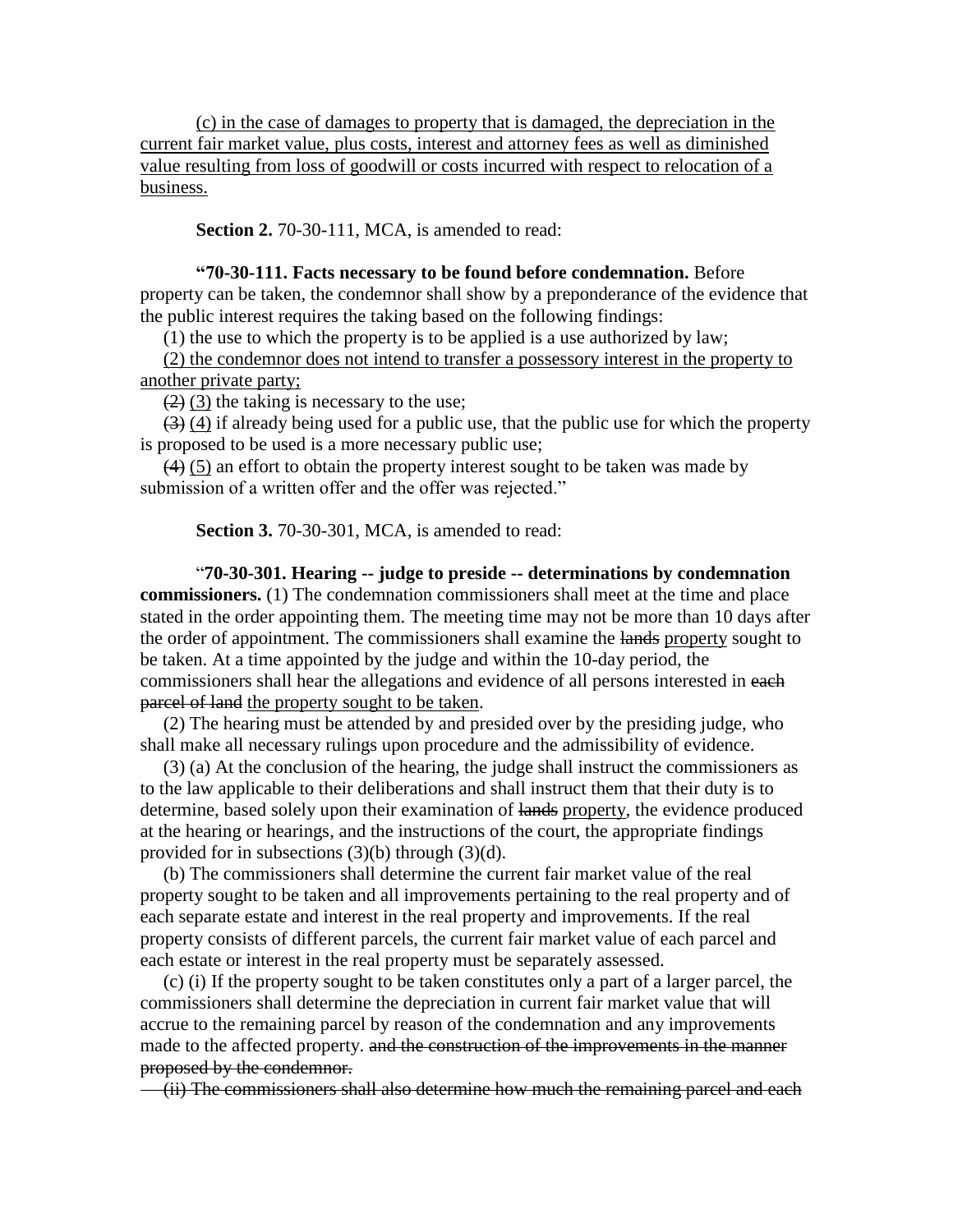estate or interest in the remaining parcel will be benefited, if at all, by the construction of the improvements proposed by the condemnor. If the benefit is equal to the amount assessed under subsection  $(3)(c)(i)$ , the compensation to the condemnee is limited to the value of the portion taken. However, if the benefit is less than the amount assessed under subsection  $(3)(c)(i)$ , the benefit to the condemnee must be deducted from the amount assessed under subsection  $(3)(c)(i)$  and the remainder is the only amount allowed in addition to the current fair market value.

 (d) If the property sought to be taken is for a railroad, the commissioners shall also determine the cost of good and sufficient fences along the line of the railroad and the cost of cattle guards where fences may cross the line of the railroad.

 (e) Through examination of the property, the commissioners shall determine the appropriate payment for damages to the property taken, as well as to any remaining parcel of property that may be adversely impacted by the project, to assist the court in making a final determination pursuant to 70-30-309.

 (4) When there are two or more estates or divided interests in property sought to be taken, the condemnor is entitled to have the amount of the award for the property first determined as between the condemnor and all condemnees claiming any interest in the property. In the same proceeding, the respective rights of each of the condemnees in and to the total award must be determined by the commissioners, under supervision and instruction of the court, and the award must be apportioned accordingly."

**Section 4.** 70-30-304, MCA, is amended to read:

"**70-30-304. Appeal to district court from assessment of condemnation commissioners.** (1) Any party may appeal from any assessment made by the condemnation commissioners in the court in which the report of the commissioners is filed. The appeal must be taken within 30 days after the service upon the parties of the notice of the filing of the award. The appealing party shall serve notice of the appeal upon the opposing party or the opposing party's attorney and shall file the notice of appeal in the district court in which the action is pending. The appeal must be tried upon the same notice and in the same manner as other civil actions. Unless a jury is waived by the consent of all parties to the appeal, the appeal must be tried by a jury. The amount to which the condemnee may be entitled, by reason of the taking of the condemnee's property, must be reassessed as prescribed in this part for the assessment of that amount by the commissioners.

 (2) Upon any verdict or assessment by the commissioners becoming final, judgment must be entered declaring that upon payment of the amount of the verdict or assessment, together with the interests and costs allowed by law, if any, the condemnor has the right to construct and maintain the public use project and to take the property described in the verdict or assessment for the use and purposes for which the property has been taken. The rights granted in the verdict or assessment remain in the condemnor and the condemnor's heirs, successors, or assigns forever.

 (3) If the party appealing from the award of the commissioners does not succeed in changing to the appellant's advantage the amount finally awarded in the proceeding, the appellant may not recover the costs of the appeal, but all the costs of the appellee in the appeal must be taxed against and recovered from the appellant. However, upon the trial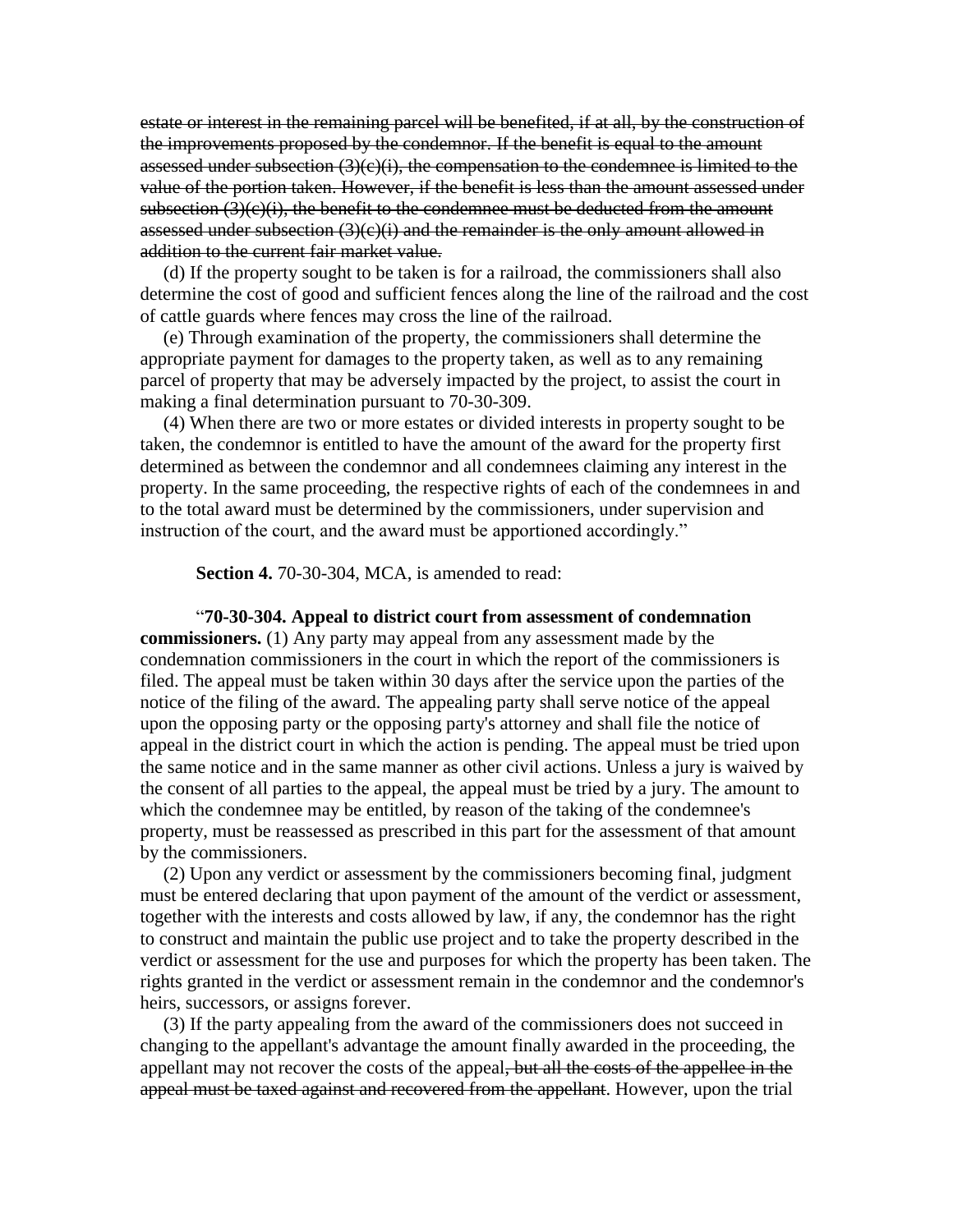of the appeal, the appellant may contest the right of any party to any of the property mentioned and set forth or involved in the appeal that was located after the preliminary survey of any highway or railroad, seeking to condemn a right-of-way pursuant to the provisions of this chapter if the condemnation proceedings are begun within 1 year after the preliminary survey."

**Section 5.** 70-30-322, MCA, is amended to read:

"**70-30-322. Option of original owner or successor in interest to purchase at sale price.** (1) Except as provided in subsection (3), the owner from whom the real property interest was originally acquired by eminent domain or otherwise or the owner's successor in interest, if there is a successor in interest, must be notified by the seller by certified mail and has a 30-day option from the date of a sale provided for in 70-30-321 to purchase the interest by offering an amount of money equal to the lesser of the highest bid received for the interest at the sale or an amount equal to the price paid to the original owner at the time of condemnation excluding costs and fees. If more than one person claims an equal entitlement, the option may not be exercised.

 (2) If bids are not received by the seller and the optionholder indicates in writing to the seller that the optionholder wishes to exercise the option, the seller shall have the real property interest appraised and sell the interest at an amount equal to the price paid to the original owner at the time of condemnation excluding costs and fees that price to the optionholder.

 (3) When an interest, other than a fee simple interest, in property that has been acquired for a public purpose by right of eminent domain, or otherwise, is abandoned or when the purpose for which it was acquired is terminated, the property reverts to the original owner or the original owner's successor in interest."

NEW SECTION. **Section 6. Limitation on public use.** Private property may not be taken if at the time of condemnation the condemnor intends to make a direct or indirect transfer of a possessory interest in the property taken to another private party.

NEW SECTION. **Section 7. Just Compensation for damaged property.** (1) The current owner of private real property is entitled to just compensation when property is damaged by the enactment or enforcement of government regulations.

(2) If the right to use, possess, sell or improve real property is impaired by a government regulation after the effective date of [this Act] the owner of the property shall be entitled to just compensation. Prior to filing a claim for just compensation under [this section], a property shall not be required to pursue or exhaust administrative remedies but must make a written demand to the government body that enacts or enforces the damaging regulation. Such demand may be submitted at any time from the enactment, up through a two year period from the initial enforcement of a damaging regulation, seeking just compensation, a permanent waiver from the regulation or a retraction of the regulation by the government body that enacted the regulation.

(3) A government body receiving a written demand pursuant to [subsection (2)] must, within a 90 day period following the date of receipt of the written demand and without requiring that the property owner participate in any administrative proceedings,